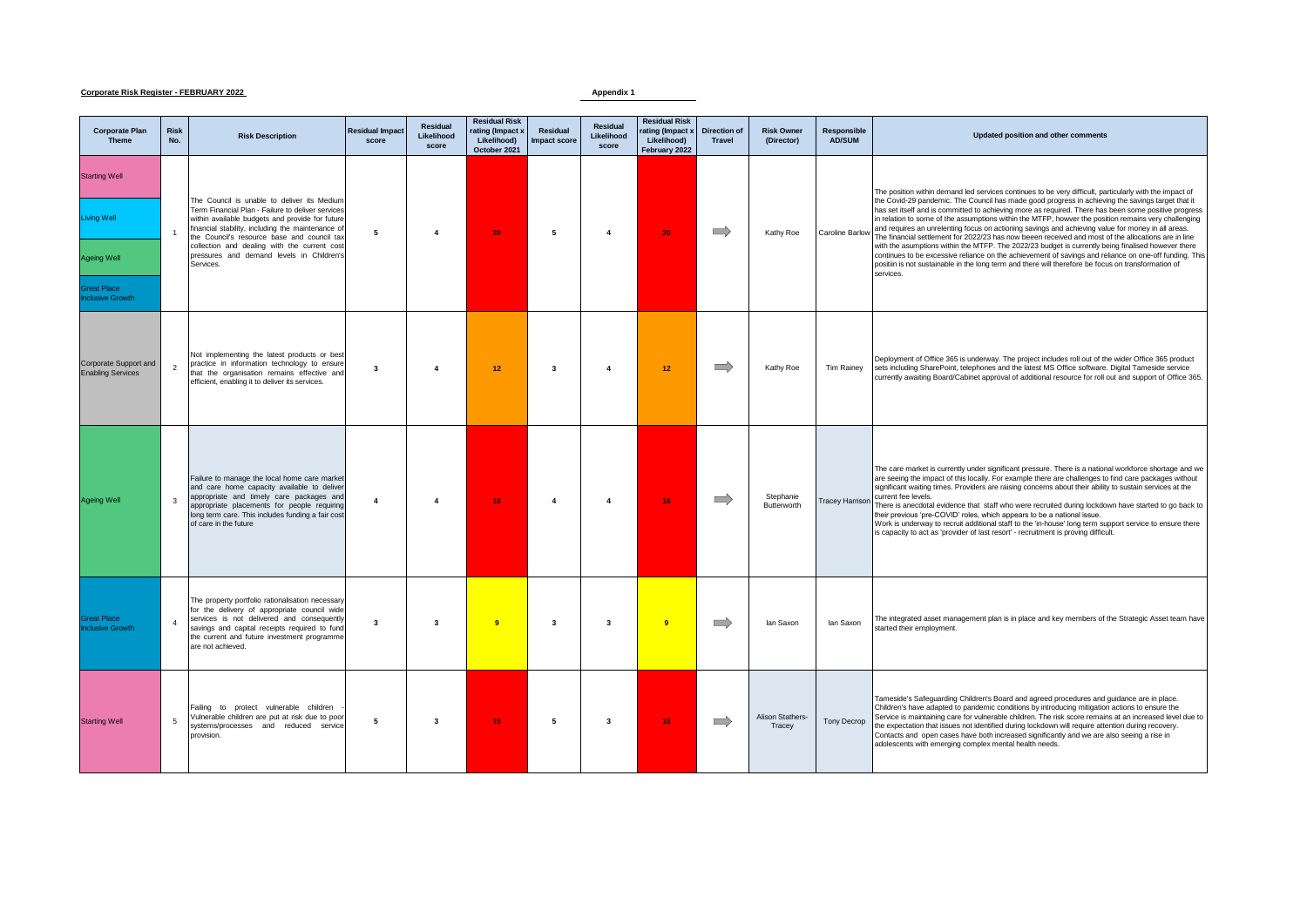| <b>Starting Well</b>                              | 6              | Failure to ensure effective services (ILACS,<br>LAR, YJS etc.) which are highly regarded by<br>regulators and that robust improvement plans<br>are in place NB. likelihood of 4 is driven by<br><b>SEND</b>                                                                                                                    | $\overline{4}$ | $\overline{\mathbf{4}}$ | 16 <sub>1</sub>         | $\overline{4}$          | $\overline{4}$          | 16                      | $\Rightarrow$ | Alison Stathers-<br>Tracev    | Tim Bowman    | This risk remains high. Tamesude has now recieved a SEND insopection and is required to produce a<br>written statement of action. Tameside receives the lowest level of SEND funding in Greater<br>Manchester. Tameside's funding is being capped by the Government. This cap costs Tameside £3m a<br>year. This resource gap is causing a significant pressure. The impact of COVID has been significant<br>on SEND health services and has caused an increase in demand for statutory assessment.                                                                                                                                                                                                                                                                                                                                                                                                                                                                                                                                                                                                                                                                                        |
|---------------------------------------------------|----------------|--------------------------------------------------------------------------------------------------------------------------------------------------------------------------------------------------------------------------------------------------------------------------------------------------------------------------------|----------------|-------------------------|-------------------------|-------------------------|-------------------------|-------------------------|---------------|-------------------------------|---------------|--------------------------------------------------------------------------------------------------------------------------------------------------------------------------------------------------------------------------------------------------------------------------------------------------------------------------------------------------------------------------------------------------------------------------------------------------------------------------------------------------------------------------------------------------------------------------------------------------------------------------------------------------------------------------------------------------------------------------------------------------------------------------------------------------------------------------------------------------------------------------------------------------------------------------------------------------------------------------------------------------------------------------------------------------------------------------------------------------------------------------------------------------------------------------------------------|
| Corporate Support and<br><b>Enabling Services</b> | $\overline{7}$ | Failure to effectively implement and monitor the<br>effectiveness of a health and safety<br>management system within the organisation.                                                                                                                                                                                         | $\mathbf{A}$   | $\overline{2}$          | $\overline{\mathbf{a}}$ | $\overline{4}$          | $\overline{2}$          | $\overline{\mathbf{a}}$ | $\implies$    | lan Saxon                     | Sharon Smith  | The organisation is still facing increased health and safety risks as a result of the pandemic. Risk<br>assessments are continuously reviewed. New risk assessments have been completed and controls<br>put in place as some locations for office based working are reintroduced. Aside from the pandemic,<br>the Health and Safety Team are carrying out Service Audits to ensure that appropriate Safety<br>Management systems are in place, are being applied and have not been ignored or forgotten in the<br>shadow of the pandemic. Significant work is being done around stress, with procedures for reducing<br>the risk of stress in our workforce having been updated and introduced to Managers and School<br>Leadership Teams through webinars. Accident and incident reports continue to be closely monitored<br>with the Health and Safety Team assisting in accident investigations as necessary and reporting on<br>any recommendations towards improvements that need to be put into effect.                                                                                                                                                                              |
| <b>Living Well</b>                                | 8              | Coronavirus has a negative impact on health<br>and wellbeing objectives, immediately through<br>direct COVID illness and death; to non-COVID<br>healthcare being displaced or delayed; to short<br>and long-term impact on socio-economic<br>determinants of health and wellbeing.                                             | 5              | 5                       | 25                      | 5                       | $\overline{4}$          | 20                      | ſļ            | Debbie Watson                 | James Mallion | Significant recent disruption has been caused by the Omicron wave. Very high numbers of infections<br>have been experienced with milder illness, due to the nature of the variant and the protection provided<br>by vaccination. Public services have faced capacity issues due to staffing absence but this has<br>stabilised now. The national direction is to reduce measures - although some measures retained to<br>reduce infection, particualrly in higher risk settings. Tameside continues to be an area of enduring<br>Covid-19 transmission, especially in the school aged population, and the Public Health team are<br>managing multiple outbreaks. Also high pressure in the care home sector. While the situation has<br>stabilised in recent weeks, there remains disruption.<br>There is a risk of disruption from future waves, but the likelihood is uncertain at this point. Any further<br>escalation could see the situation and risk assessment change very rapidly, as it did with Omicron in<br>Dec 2021. Local plans are now focussing on long term approaches to 'living with Covid' and<br>addressing inequalities, including the ongoing vaccination rollout. |
| <b>Ageing Well</b>                                | $\overline{9}$ | Vulnerable adults are put at risk due to reduced<br>service availabiltiy, this is further compounded<br>by the long term impacts of the pandemic eg:<br>rise in poor health, rise in self-neglect.                                                                                                                             | $\mathbf{3}$   | $\mathbf{3}$            | 9                       | $\overline{\mathbf{3}}$ | 3                       | $\overline{9}$          | $\implies$    | Stephanie<br>Butterworth      |               | While generally based from home staff are now routinely visiting people in care homes and at home<br>so are in a much better position to pick up on wider issues and concerns that may result in<br>safeguarding concerns - these wider issues are not always identified on phone or video calls. The<br>Tracey Harrison COVID booster progromme is underway for all care home residents, social care staff and vulnerable<br>over 50s. This will further protect staff teams and vulnerable users of services. Safeguarding Lead is<br>now in post who is reviewing the LA safeguarding compliance and processes to ensure maximum<br>effectiveness.                                                                                                                                                                                                                                                                                                                                                                                                                                                                                                                                      |
| <b>Living Well</b>                                | 10             | Increased demand for services due to<br>demographic changes - Tameside is unable to<br>meet the needs of its ageing population and<br>young people with increasingly complex needs.<br>This is against a back drop of ongoing budget<br>pressures and increasedf impact from<br>pandemic such as widening health inequalities. | $\overline{4}$ | $\overline{\mathbf{3}}$ | 12                      | $\overline{4}$          | $\overline{\mathbf{3}}$ | 12 <sup>2</sup>         | $\implies$    | Stephanie<br>Butterworth      |               | ASC continues to understand current and future demand for services.<br>Improved systems and linkages with Children's Services through the Preparing for Adulthood Lead will<br>ensure that there is good quality intelligence to inform future budget setting, identifying pressures and<br>the type and level of accomodation and local services that are required. This work is underway and is<br>Tracey Harrison being well supported by Finance colleagues.<br>Regardless of the level of planning and development of services, there are expensive placements<br>costs that will place pressure on budgets e.g. a new care package will become the responsibility of<br>ASC in March 2022 at a cost of £13,000 per week. Care home placmeents and home care<br>requirements are demand led, so as the complexity of demand increases, so does the cost of formal<br>interventions. High level plan for implementation of the white paper by April 2022.                                                                                                                                                                                                                              |
| Corporate Support and<br><b>Enabling Services</b> | 11             | The inconsistent application of information<br>standards and controls could result in a<br>significant, unauthorised disclosure of personal<br>and/or special category data.                                                                                                                                                   | $\overline{4}$ | $\mathbf{A}$            | 16                      | $\overline{4}$          | $\Delta$                | 16                      | $\Rightarrow$ | Sandra Stewart /<br>Kathy Roe | Wendy Poole   | The Information Governance Framework renamed as the Data Protection/Information Goverance<br>Framework is currently being reviewed and updated to reflect best practice. Documents approved by<br>the Audit Panel have been uploaded to a new webpage for dissemination. Work is ongoing with IT<br>Services to review the technological based policies and procedures. The Work Smart Project will<br>impact on these documents as decisions are made about future working models and the IG Team and<br>IT Services will need to address these outcomes and reflect them in the framework documents.<br>Mandatory Training (Data Confident and Cyber Ninjas) is being monitored and reported to the<br>Information Governance Champions and the Information Governance Group                                                                                                                                                                                                                                                                                                                                                                                                             |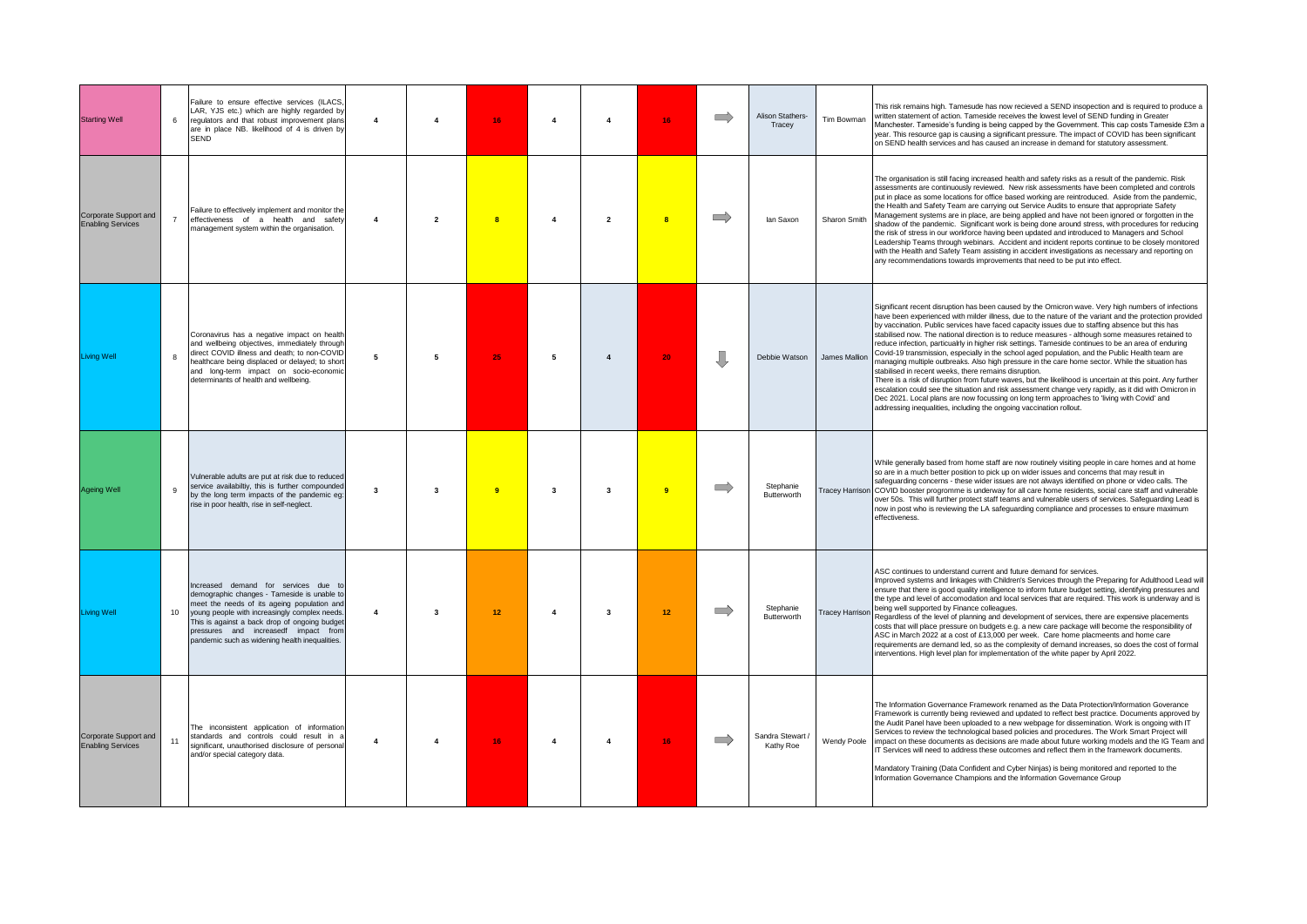| Corporate Support and<br><b>Enabling Services</b>                                                  | Ineffective procurement and contract<br>monitoring - Procurement does not deliver<br>value for money and is not conducted in line<br>12 <sup>12</sup><br>with best practice, PSOs and legislation. The<br>strategic focus on commissioning is less<br>effective due to a lack of skills and capacity to<br>drive the change in culture. | $\overline{\mathbf{3}}$<br>$\mathbf{3}$            | $\overline{9}$          | $\overline{\mathbf{3}}$ | $\mathbf{3}$            | $\overline{9}$          | $\implies$    | Kathy Roe                 | Caroline Barlow                           | The relationship with STAR procurement and the Council continues to embed and, as this relationship<br>develops the likelihood that contracts are let outside of contract procedure rules and the risks of not<br>achieveing Value for Money continues to reduce.<br>Officers continue to work<br>with STAR to streamline procedures and improve timeliness of procurement activity. STAR have<br>experienced a number of procurement vacancies that have proved difficult to fill and this has created<br>operational challenges. There are a number of new procurement officers now in post.                                                                                                                                                                                                                                                                                                                                                                                                                                                                   |
|----------------------------------------------------------------------------------------------------|-----------------------------------------------------------------------------------------------------------------------------------------------------------------------------------------------------------------------------------------------------------------------------------------------------------------------------------------|----------------------------------------------------|-------------------------|-------------------------|-------------------------|-------------------------|---------------|---------------------------|-------------------------------------------|------------------------------------------------------------------------------------------------------------------------------------------------------------------------------------------------------------------------------------------------------------------------------------------------------------------------------------------------------------------------------------------------------------------------------------------------------------------------------------------------------------------------------------------------------------------------------------------------------------------------------------------------------------------------------------------------------------------------------------------------------------------------------------------------------------------------------------------------------------------------------------------------------------------------------------------------------------------------------------------------------------------------------------------------------------------|
| <b>Great Place</b><br><b>nclusive Growth</b>                                                       | Tameside is unable to exploit growth<br>opportunities and this has a detriment to<br>13<br>residents, local businesses and the borough's<br>future prosperity.                                                                                                                                                                          | $\overline{\mathbf{3}}$<br>$\overline{\mathbf{4}}$ | 12                      | $\overline{\mathbf{3}}$ | $\overline{4}$          | 12 <sub>1</sub>         | $\Rightarrow$ | lan Saxon                 | Gregg Stott                               | There is continued push on taking forward key strategic sites and town centres working with<br>landowners and the private sector. These future developments will seek to address and provide<br>appropriate provision (including repurposing) and one which will seek flexibility and ability to the<br>changing market. There have been recent success in attracting funding to undertake key<br>investment/development studies and these will continue. In addition there is an expectation of further<br>announcements at Budget around the Levelling Up Fund and UK Shared Prosperity Funding<br>programmes with further detail to follow.                                                                                                                                                                                                                                                                                                                                                                                                                   |
| <b>Starting Well</b><br>Living Well<br>Ageing Well<br><b>Sreat Place</b><br><b>nclusive Growth</b> | Implementation of a GM Integrated Care<br>System may increase the operational and<br>14<br>financial risks of the Council and may delay our<br>progress in implementing local strategies to<br>improve population health outcomes.                                                                                                      | $\overline{4}$<br>$\overline{\mathbf{3}}$          | 12                      | $\overline{4}$          | $\mathbf{3}$            | 12 <sub>2</sub>         | $\implies$    | Steven Pleasant           | Single<br>Leadership<br>Team              | Sir Richard Leese has been appointed as Chair Designate of the Integrated Care Board (ICB) and the<br>Executive appointment process has commenced. Work is underway on first draft of overarching GM<br>ICS operating model. Latest ICS State of Readiness plans submitted to NHS England/NHS<br>Improvement. All localities are meeting with Sir Richard Leese to talk through their ambitions with the<br>Tameside session taking place on 2nd February.                                                                                                                                                                                                                                                                                                                                                                                                                                                                                                                                                                                                       |
| <b>Great Place</b><br>nclusive Growth                                                              | Vision Tameside is not completed on time and<br>in budget and associated leases and service<br>15<br>agreements are not finalised in a timely<br>manner.                                                                                                                                                                                | 5<br>$\overline{2}$                                | 10 <sub>1</sub>         | 5                       | $\overline{2}$          | 10 <sub>1</sub>         | $\implies$    | lan Saxon                 | lan Saxon                                 | Citizens Advice Bureau being re-tendered. DWP have raised further queries on charges. College<br>lease agreed and awaits completion. Wilkinsons lease in place.                                                                                                                                                                                                                                                                                                                                                                                                                                                                                                                                                                                                                                                                                                                                                                                                                                                                                                  |
| <b>Great Place</b><br><b>Inclusive Growth</b>                                                      | Failure to provide an appropriate Civil<br>Contingencies response to an incident or<br>emergency affecting the community or the<br>16<br>Council, including the risks relating to extreme<br>weather conditions due to climate change or in<br>response to the current COVID-19 pandemic.                                               | $\overline{4}$<br>$\overline{2}$                   | $\overline{\mathbf{8}}$ | $\overline{4}$          | $\overline{2}$          | $\overline{\mathbf{8}}$ | $\Rightarrow$ | lan Saxon<br>Kathy Roe    | Emma Varnam<br>Mike Gurney<br>Wendy Poole | GM authorities continue to meet weekly: Strategic Co-ordinating Group and a Tactical Co-ordinating<br>Group supported by the Local Resilience Forum - the processes and support are well documented<br>and the mutual aid support arrangements have been tested. The Flood resilience plan is being<br>reviewed in all GM authorities and a terms of reference between UU and the Environment Agency has<br>been viewed and accepted by the GMCA                                                                                                                                                                                                                                                                                                                                                                                                                                                                                                                                                                                                                 |
| Great Place<br><b>Inclusive Growth</b>                                                             | The Council fails to benefit from the<br>opportunities generated from the increased<br>17<br>central government devolution to the Greater<br>Manchester Region.                                                                                                                                                                         | 3<br>$\overline{4}$                                | 12 <sub>2</sub>         | $\mathbf{3}$            | $\overline{\mathbf{4}}$ | 12 <sub>1</sub>         | $\implies$    | Single Leadership<br>Team | Senior<br>Management<br>Group             | The borough (as with every other area) has been materially impacted by the COVID pandemic,<br>although progress continues on the development of its key town centres and major developments<br>including Godley Green Garden Village. Whilst the Government's Levelling Up Fund (LUF) White<br>Paper has only very recently been annouched there is still little detail or clarification at this point. That<br>said TMBC was successful within the initial 1st bidding round of LUF and secured £19.87m of<br>Govenment funding towards Ashton Town Centre. In addition to LUF, TMBC has been successful in<br>securing significant sums of other funding including that from across a range of Governmental<br>Departments and Agencies for invesment, development, housing and Place. Whilst we await further<br>detail on the LUF agenda and other key programmes such as the UK Shared Prosperity Fund, TMBC<br>will continue to engage and participate at the GM level and ensure the borough is best placed to<br>secure future benefits for the borough. |